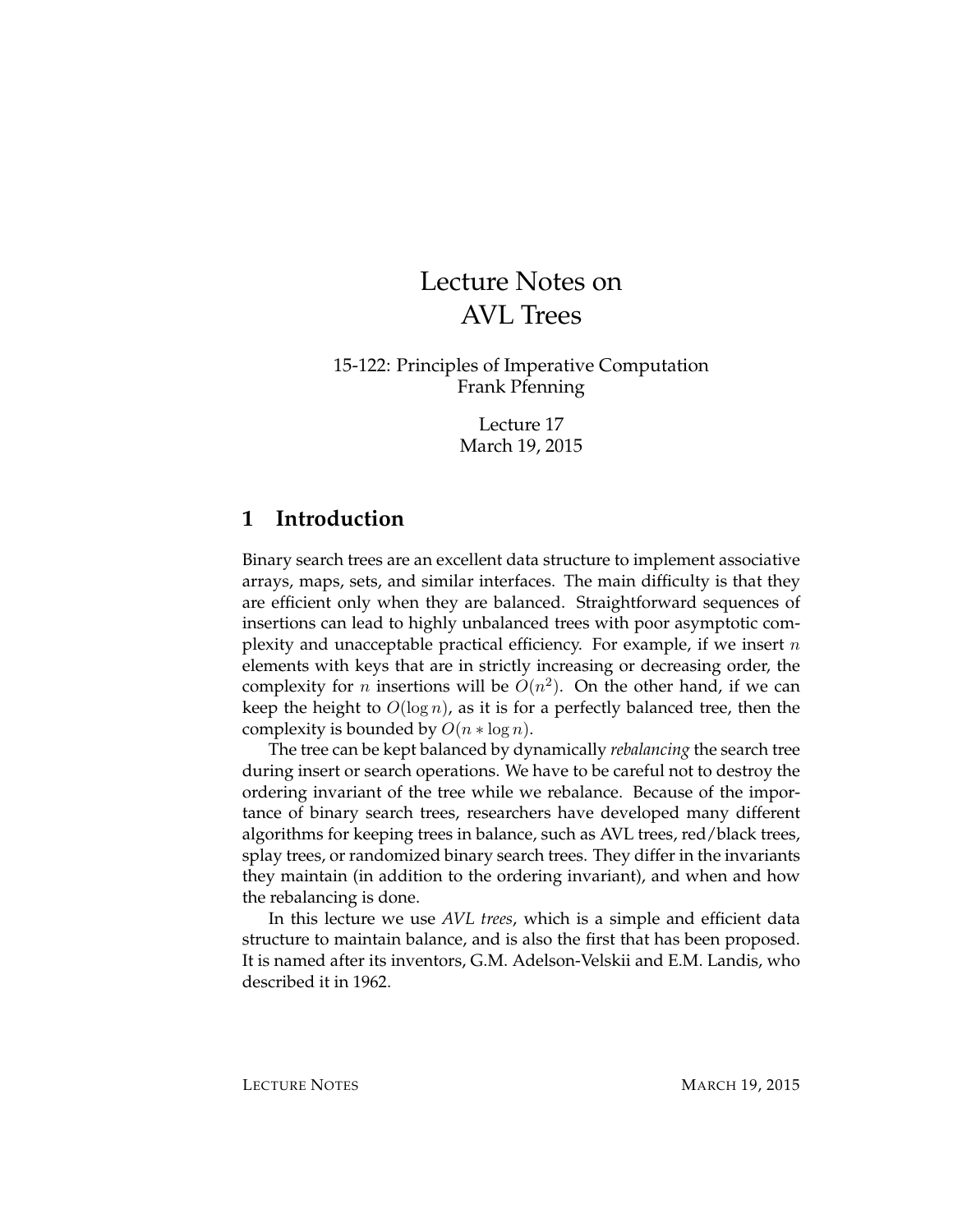#### **2 The Height Invariant**

Recall the *ordering invariant* for binary search trees.

**Ordering Invariant.** At any node with key k in a binary search tree, all keys of the elements in the left subtree are strictly less than  $k$ , while all keys of the elements in the right subtree are strictly greater than  $k$ .

To describe AVL trees we need the concept of *tree height*, which we define as the maximal length of a path from the root to a leaf. So the empty tree has height 0, the tree with one node has height 1, a balanced tree with three nodes has height 2. If we add one more node to this last tree is will have height 3. Alternatively, we can define it recursively by saying that the empty tree has height 0, and the height of any node is one greater than the maximal height of its two children. AVL trees maintain a *height invariant* (also sometimes called a *balance invariant*).

**Height Invariant.** At any node in the tree, the heights of the left and right subtrees differs by at most 1.

As an example, consider the following binary search tree of height 3.



height =  $3$ height inv. satisfied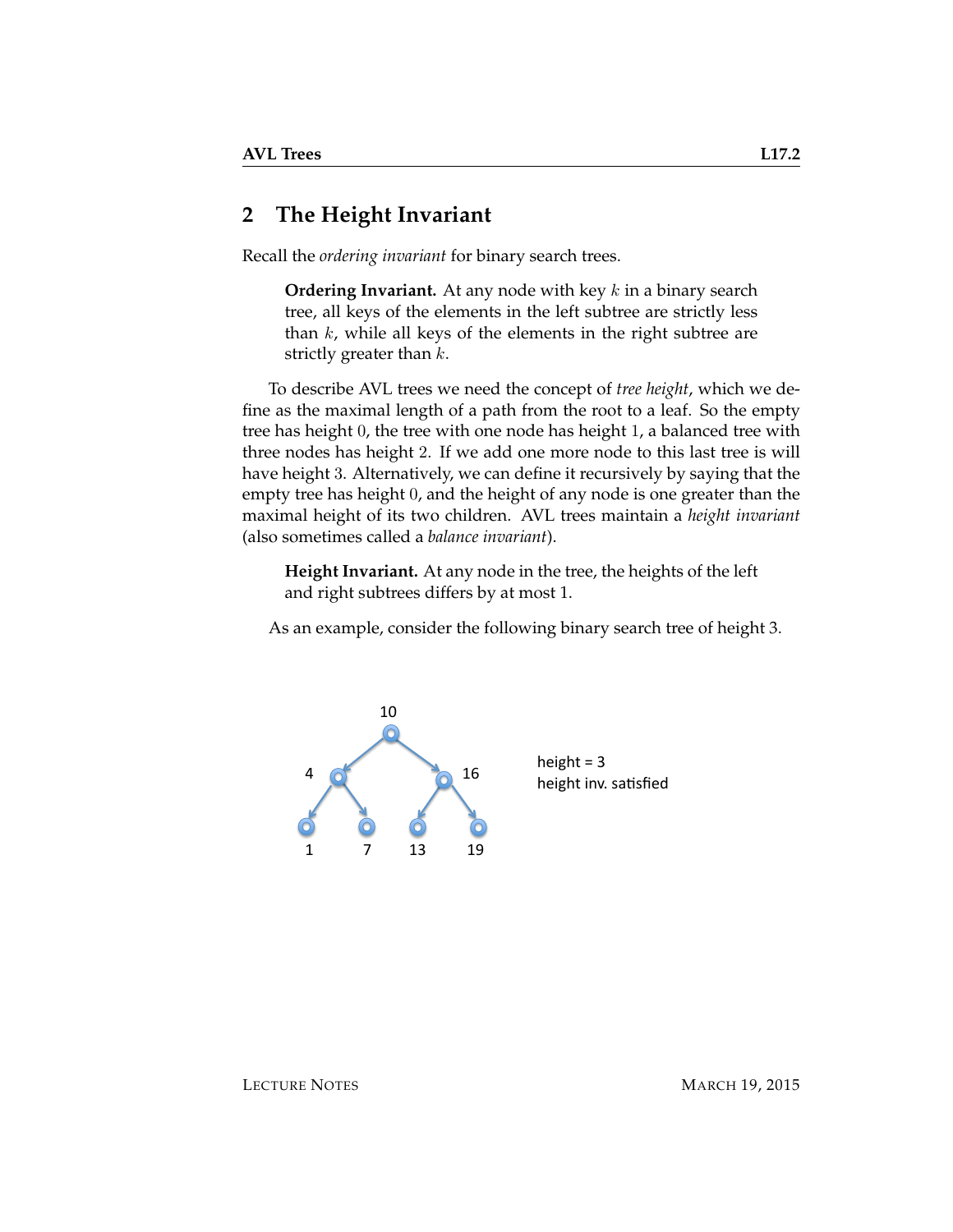If we insert a new element with a key of 14, the insertion algorithm for binary search trees without rebalancing will put it to the right of 13.



Now the tree has height 4, and one path is longer than the others. However, it is easy to check that at each node, the height of the left and right subtrees still differ only by one. For example, at the node with key 16, the left subtree has height 2 and the right subtree has height 1, which still obeys our height invariant.

Now consider another insertion, this time of an element with key 15. This is inserted to the right of the node with key 14.

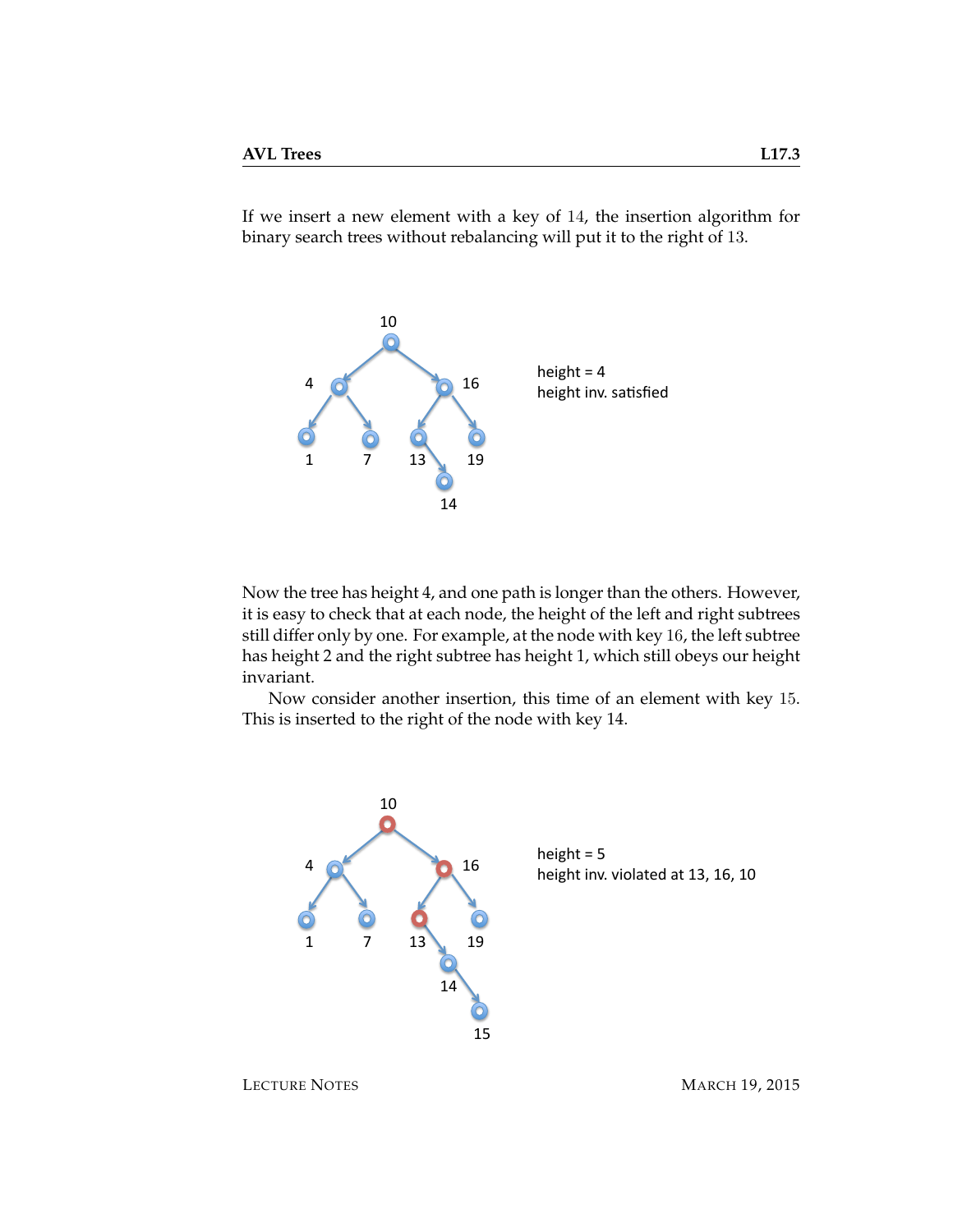All is well at the node labeled 14: the left subtree has height 0 while the right subtree has height 1. However, at the node labeled 13, the left subtree has height 0, while the right subtree has height 2, violating our invariant. Moreover, at the node with key 16, the left subtree has height 3 while the right subtree has height 1, also a difference of 2 and therefore an invariant violation.

We therefore have to take steps to rebalance the tree. We can see without too much trouble that we can restore the height invariant if we move the node labeled 14 up and push node 13 down and to the right, resulting in the following tree.



The question is how to do this in general. In order to understand this we need a fundamental operation called a *rotation*, which comes in two forms, *left rotation* and *right rotation*.

## **3 Left and Right Rotations**

Below, we show the situation before a left rotation. We have generically denoted the crucial key values in question with  $x$  and  $y$ . Also, we have summarized whole subtrees with the intervals bounding their key values. At the root of the subtree we can have intervals that are unbounded on the left or right. We denote these with pseudo-bounds  $-\infty$  on the left and  $+\infty$ on the right. We then write  $\alpha$  for a left endpoint which could either be an integer or  $-\infty$  and  $ω$  for a right endpoint which could be either an integer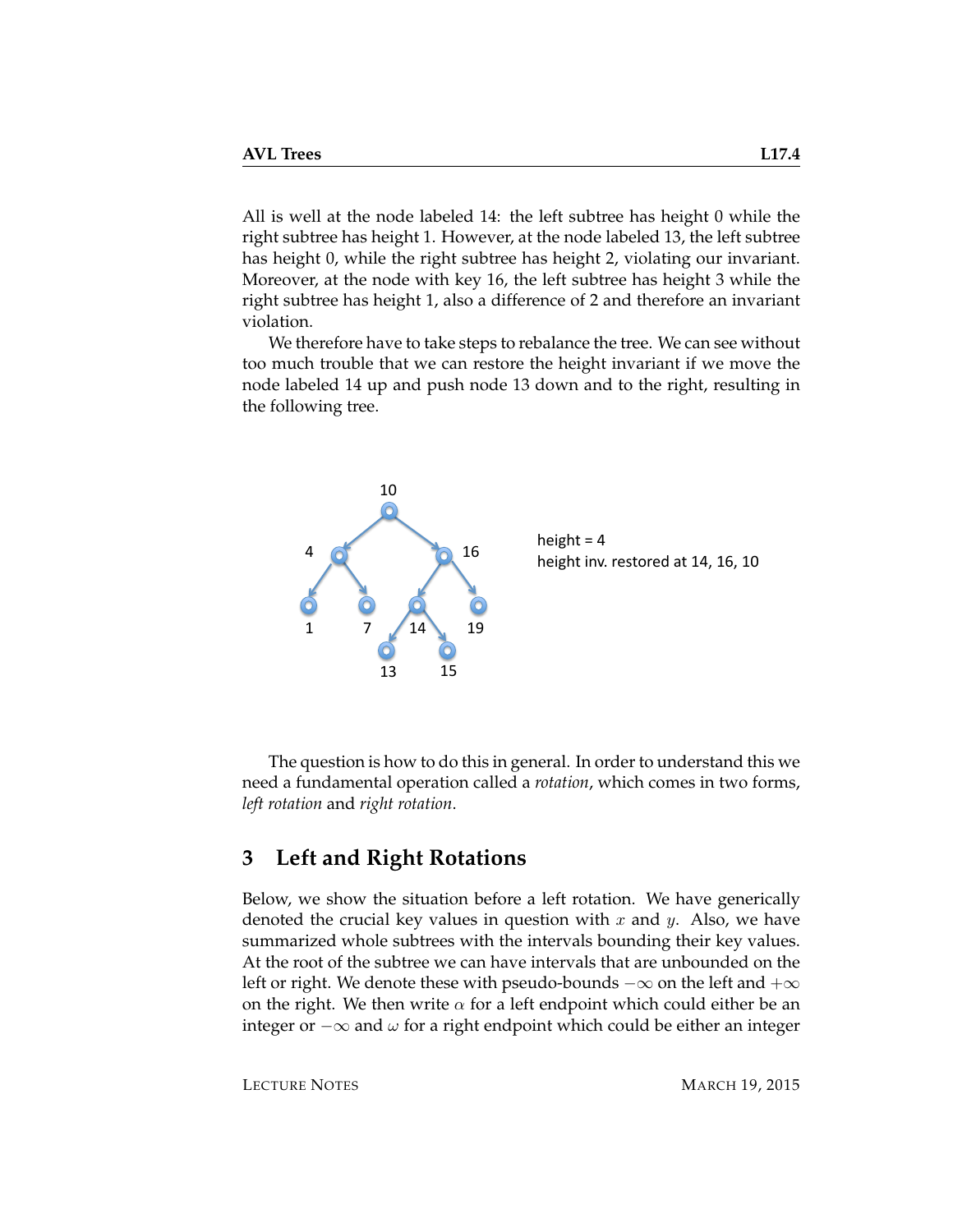of  $+\infty$ . The tree on the right is after the left rotation.



From the intervals we can see that the ordering invariants are preserved, as are the contents of the tree. We can also see that it shifts some nodes from the right subtree to the left subtree. We would invoke this operation if the invariants told us that we have to rebalance from right to left.

We implement this with some straightforward code. First, recall the type of trees from last lecture. We do not repeat the function is\_ordered that checks if a tree is ordered.

```
struct tree_node {
  elem data;
  struct tree_node* left;
 struct tree_node* right;
};
typedef struct tree_node tree;
bool is_ordered(tree *T);
```
The main point to keep in mind is to use (or save) a component of the input before writing to it. We apply this idea systematically, writing to a location immediately after using it on the previous line. We repeat the type specification of tree from last lecture.

```
tree* rotate_left(tree* T)
//@requires T != NULL && T->right != NULL;
{
 tree* R = T->right;
 T->right = T->right->left;
 R->left = T;return R;
}}
```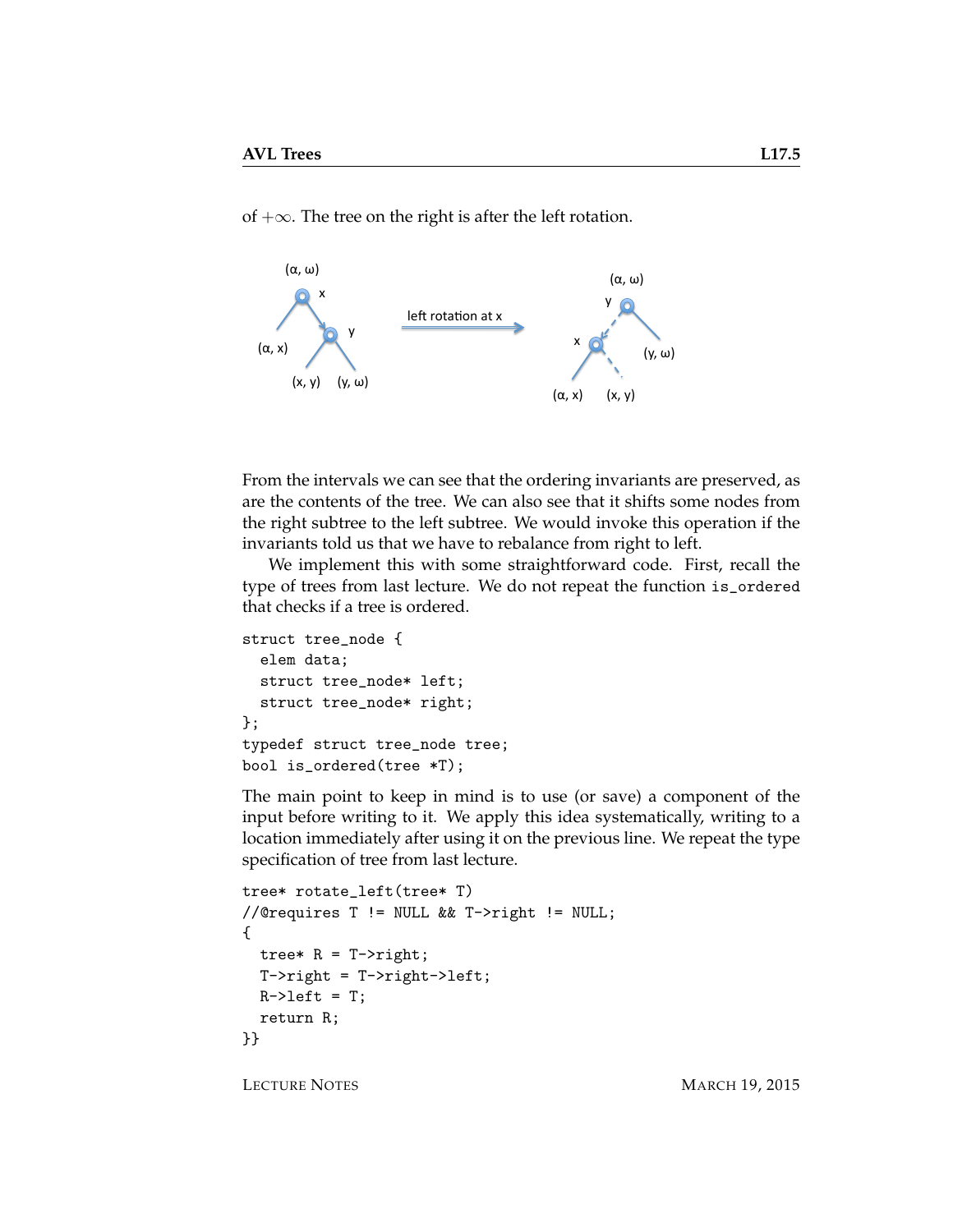These rotations work generically. When we apply them to AVL trees specifically later in this lecture, we will also have to recalculate the heights of the two nodes involved. This involves only looking up the height of their children.

The right rotation is exactly the inverse. First in pictures:



```
Then in code:
```

```
tree* rotate_right(tree* T)
//@requires T != NULL && T->left != NULL;
{
 tree* temp = T-\lambdaleft;
 T->left = T->left->right;
  temp->right = T;
  return temp;
}
```
## **4 Searching for a Key**

Searching for a key in an AVL tree is identical to searching for it in a plain binary search tree. We only need the ordering invariant to find the element; the height invariant is only relevant for inserting an element.

## <span id="page-5-0"></span>**5 Inserting an Element**

The basic recursive structure of inserting an element is the same as for searching for an element. We compare the element's key with the keys associated with the nodes of the trees, inserting recursively into the left or right subtree. When we find an element with the exact key we overwrite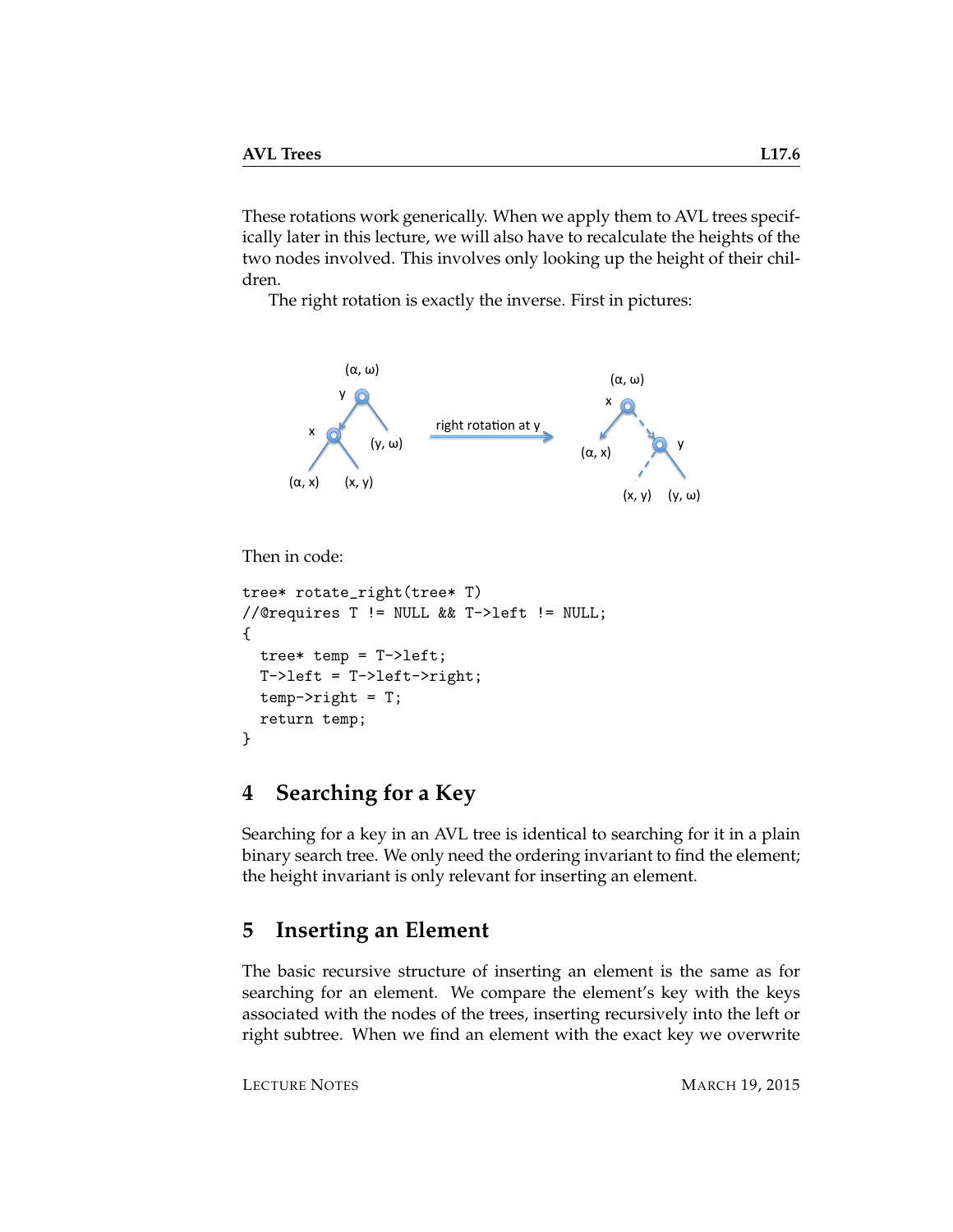the element in that node. If we encounter a null tree, we construct a new tree with the element to be inserted and no children and then return it. As we return the new subtrees (with the inserted element) towards the root, we check if we violate the height invariant. If so, we rebalance to restore the invariant and then continue up the tree to the root.

The main cleverness of the algorithm lies in analyzing the situations when we have to rebalance and need to apply the appropriate rotations to restore the height invariant. It turns out that one or two rotations on the whole tree always suffice for each insert operation, which is a very elegant result.

First, we keep in mind that the left and right subtrees' heights before the insertion can differ by at most one. Once we insert an element into one of the subtrees, they can differ by at most two. We now draw the trees in such a way that the height of a node is indicated by the height that we are drawing it at.

The first situation we describe is where we insert into the right subtree, which is already of height  $h + 1$  where the left subtree has height h. If we are unlucky, the result of inserting into the right subtree will give us a new right subtree of height  $h + 2$  which raises the height of the overall tree to  $h + 3$ , violating the height invariant. This situation is depicted below. Note that the node we inserted does not need to be  $z$ , but there must be a node  $z$ in the indicated position.



If the new right subtree has height  $h + 2$ , either its right or its left subtree must be of height  $h+1$  (and only one of them; think about why). If it is the right subtree we are in the situation depicted on the right above (and on the left below). While the trees  $(\alpha, x)$  and  $(x, y)$  must have exactly height h, the trees  $(y, z)$  and  $(z, \omega)$  need not. However, they differ by at most 1, because we are investigating the case were the lowest place in the tree where the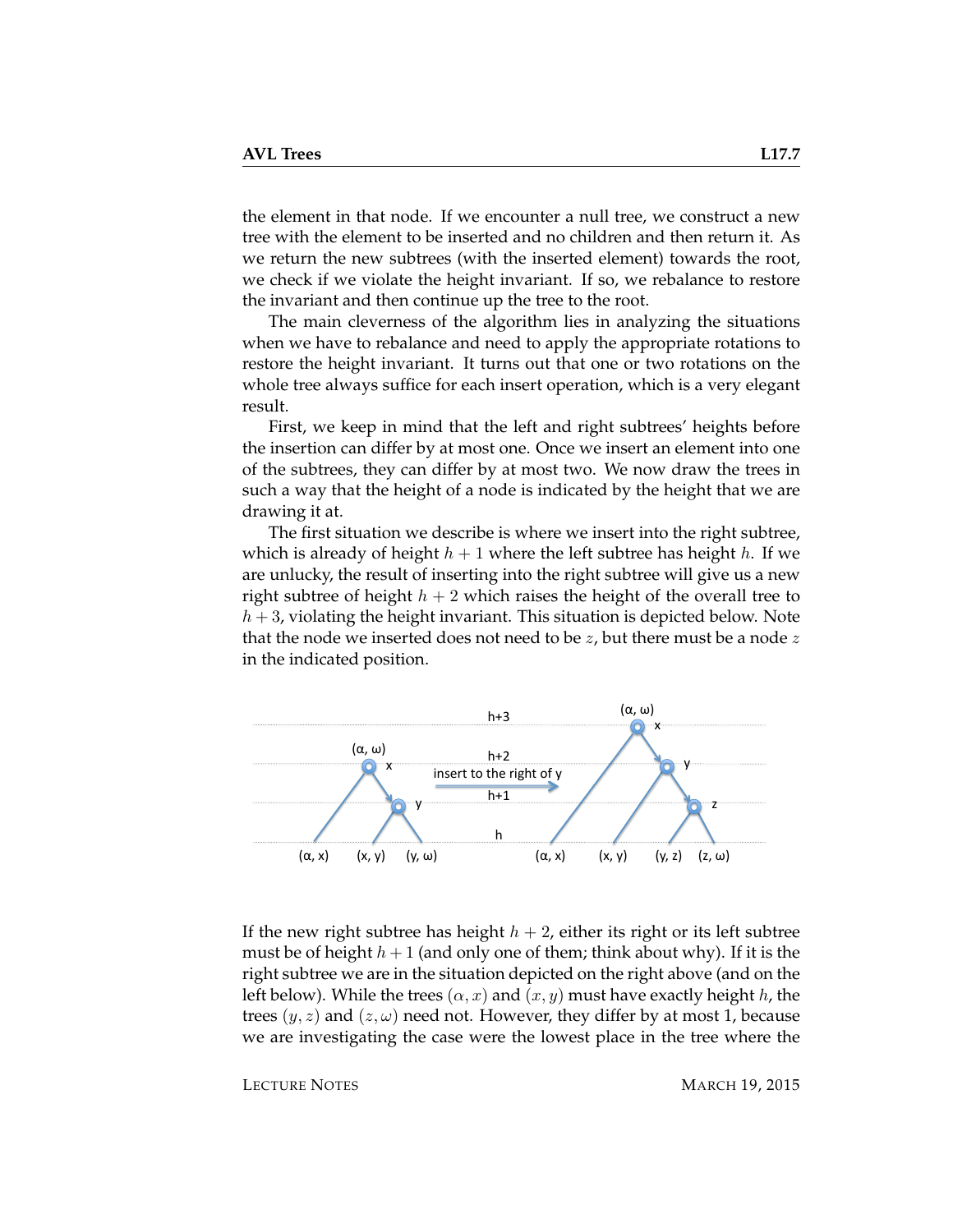invariant is violated is at  $x$ .



We fix this with a left rotation at  $x$ , the result of which is displayed to the right. Because the height of the overall tree is reduced to its original  $h + 2$ , no further rotation higher up in the tree will be necessary.

In the second case we consider we insert to the *left* of the right subtree, and the result has height  $h+1$ . This situation is depicted on the right below.



In the situation on the right, the subtrees labeled  $(\alpha, x)$  and  $(z, \omega)$  must have exactly height h, but only one of  $(x, y)$  and  $(y, z)$ . In this case, a single left rotation alone will not restore the invariant (see Exercise [1\)](#page-14-0). Instead, we apply a so-called *double rotation*: first a *right* rotation at z, then a *left* rotation at the root labeled  $x$ . When we do this we obtain the picture on the right,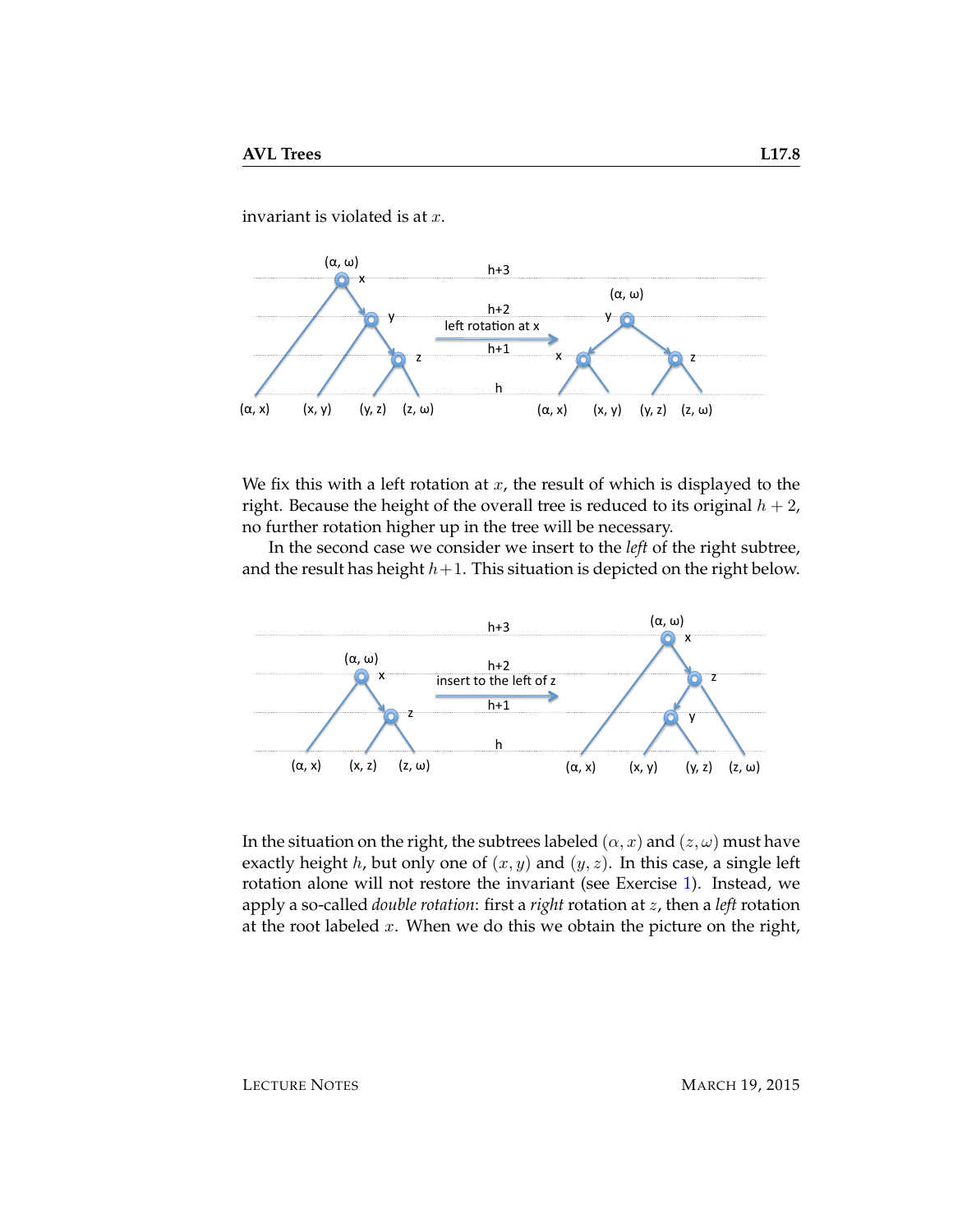restoring the height invariant.



There are two additional symmetric cases to consider, if we insert the new element on the left (see Exercise [4\)](#page-14-1).

We can see that in each of the possible cases where we have to restore the invariant, the resulting tree has the same height  $h + 2$  as before the insertion. Therefore, the height invariant *above* the place where we just restored it will be automatically satisfied, without any further rotations.

## **6 Checking Invariants**

The interface for the implementation is *exactly* the same as for binary search trees, as is the code for searching for a key. In various places in the algorithm we have to compute the height of the tree. This could be an operation of asymptotic complexity  $O(n)$ , unless we store it in each node and just look it up. So we have:

```
typedef struct tree_node tree;
struct tree_node {
  elem data;
  int height;
  tree* left;
  tree* right;
};
/* height(T) returns the precomputed height of T in O(1) */
int height(tree *T) {
  return T = Number NULL ? 0 : T->height;}
```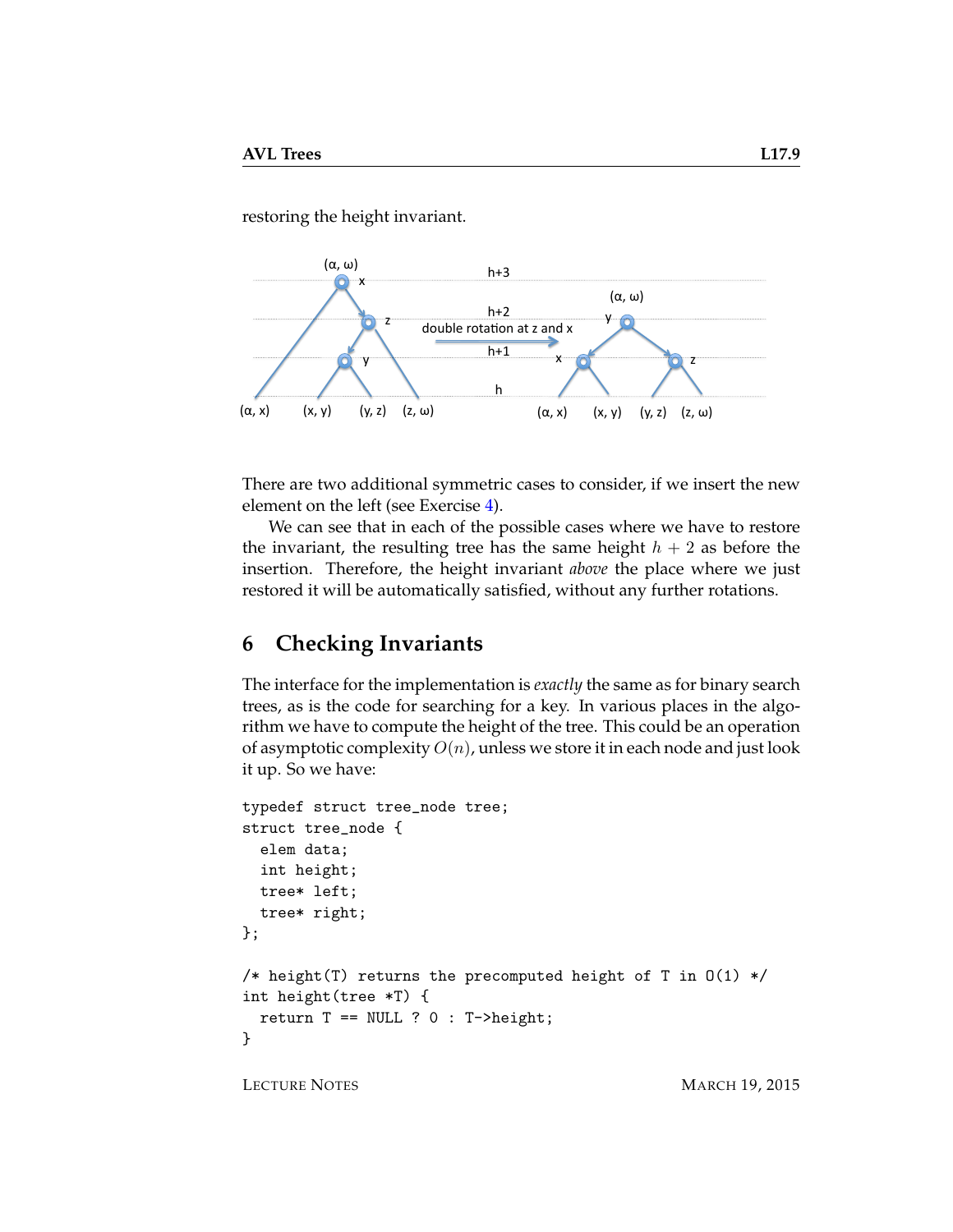Of course, if we store the height of the trees for fast access, we need to adapt it when rotating trees. After all, the whole purpose of tree rotations is to rebalance and change the height. For that, we implement a function fix\_height that computes the height of a tree from the height of its children. Its implementation directly follows the definition of the height of a tree. The implementation of rotate\_right and rotate\_left needs to be adapted to include calls to fix\_height. These calls need to compute the heights of the children first, before computing that of the root, because the height of the root depends on the height we had previously computed for the child. Hence, we need to update the height of the child before updating the height of the root. Look at the code for details.

When checking if a tree is balanced, we also check that all the heights that have been computed are correct.

```
bool is_specified_height(tree* T) {
  if (T == NULL) return true;
  int computed_height = max(height(left), height(right)) + 1;
 return computed_height == T->height
   && is_specified_height(T->left)
   && is_specified_height(T->right);
}
bool is_balanced(tree* T) {
  if (T == NULL) return true;
 return abs(height(T->left) - height(T->right)) <= 1
   && is_balanced(T->left) && is_balanced(T->right);
}
```
A tree is an AVL tree if it is both ordered (as defined and implementation in the BST lecture, and extended by our is\_specified\_height condition) and balanced.

```
bool is_tree(tree *T) {
 return is_ordered(T, NULL, NULL)
   && is_specified_height(T)
   && is_balanced(T);
}
```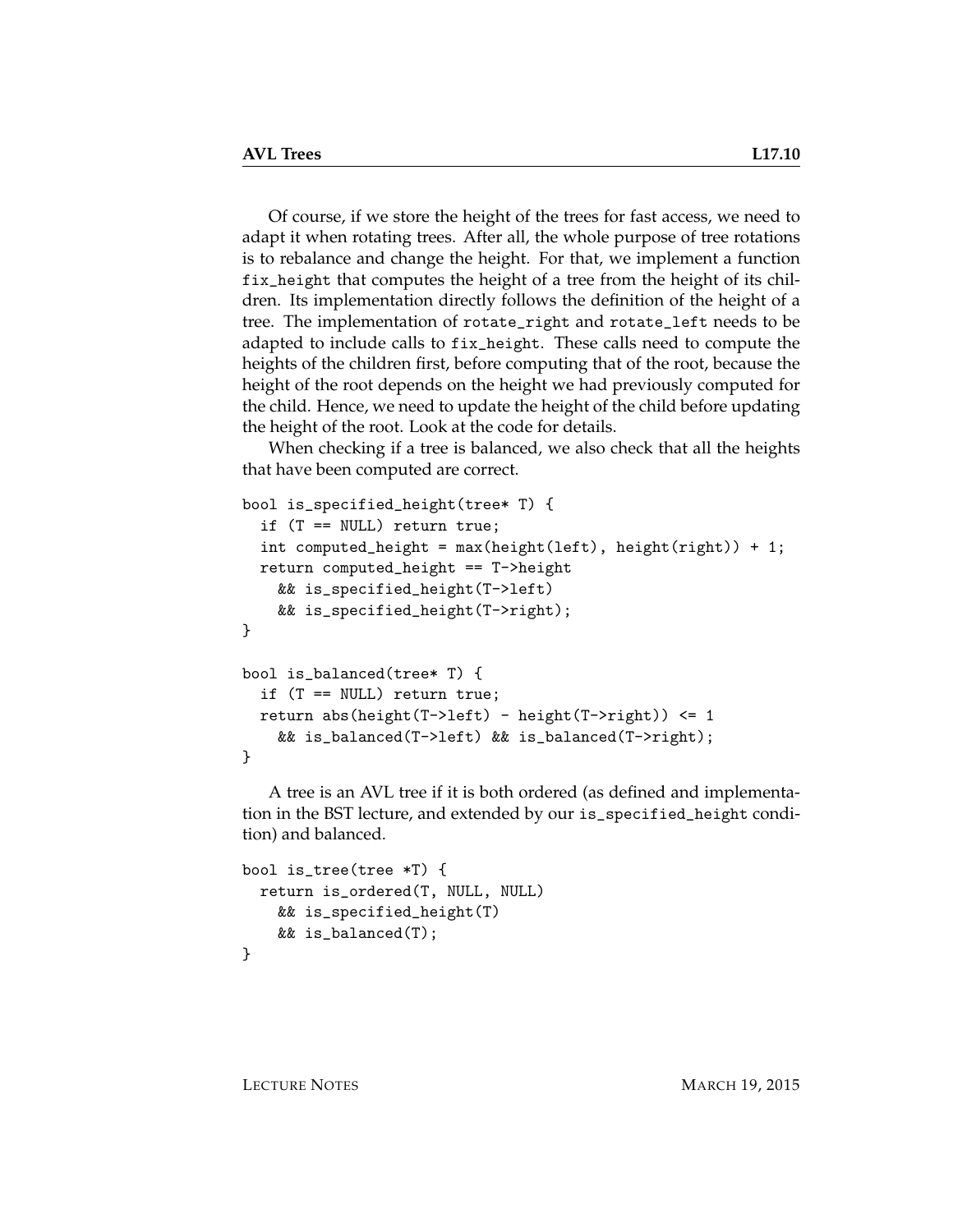We use this, for example, in a utility function that creates a new leaf from an element (which may not be null).

```
tree* leaf(elem e)
//@requires e != NULL;
//@ensures is_tree(\result);
{
  tree *T = alloc(tree);
  T-\lambda data = e;
  T->height = 1;
  return T;
}
```
## **7 Implementing Insertion**

The code for inserting an element into the tree is mostly identical with the code for plain binary search trees. The difference is that after we insert into the left or right subtree, we call a function rebalance\_left or rebalance\_right, respectively, to restore the invariant if necessary and calculate the new height.

```
tree* tree_insert(tree* T, elem x)
//@requires is_tree(T) && x != NULL;
//@ensures is_tree(\result);
{
  if (T == NULL) return leaf(x);
  int r = element_{compare}(x, T-\lambda)if (r == 0) { // x == T-\lambda dataT-\lambda dx = x;} else if (r < 0) { // x < T->data
    T-\lambdaleft = tree_insert(T-\lambdaleft, x);
    T = rebalance_left(T);
  } else if (r > 0) { // x > T->data
    T\rightarrowright = tree_insert(T->right, x);
    T = rebalance_right(T);
  }
  return T;
}
```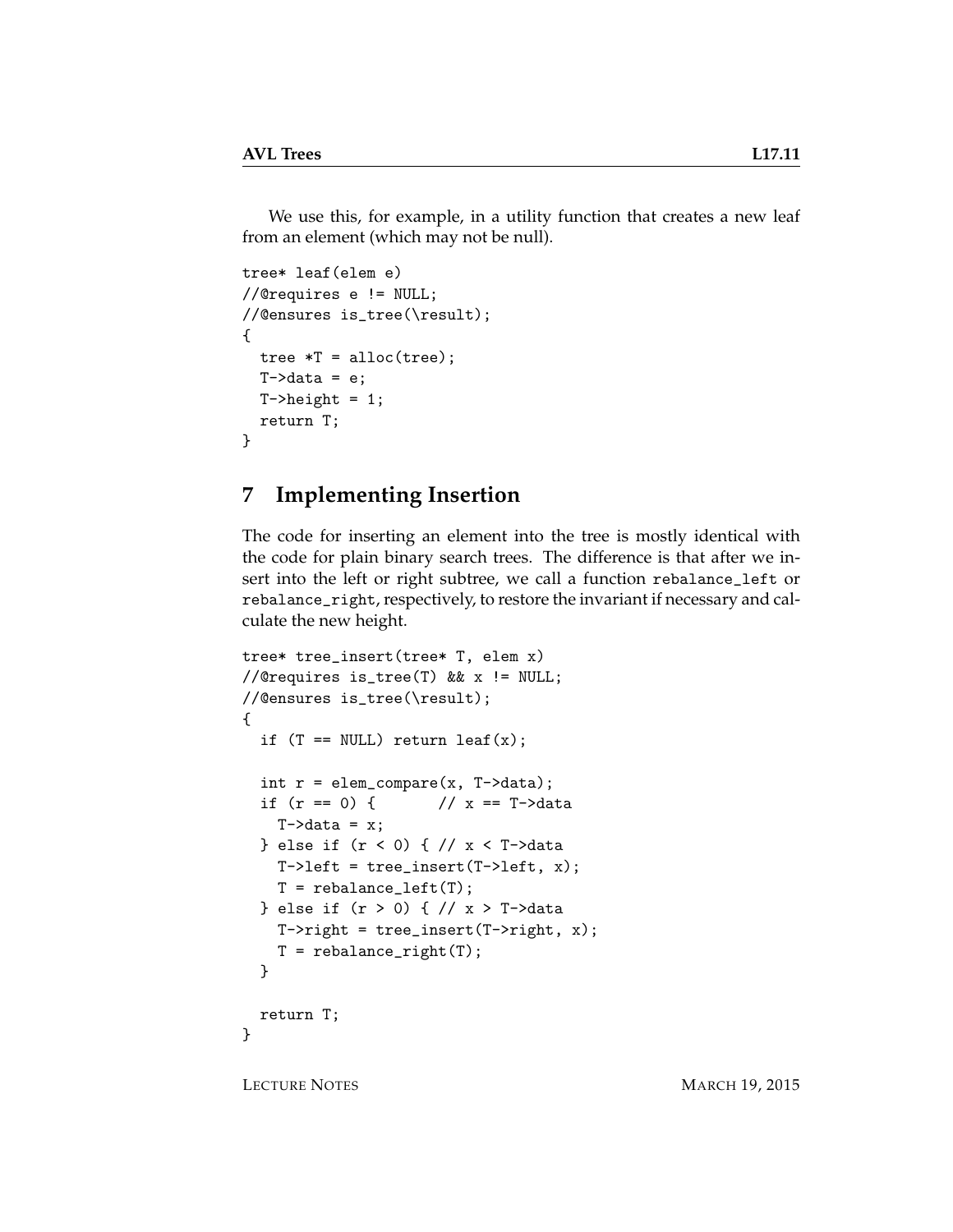The pre- and post-conditions of this functions are actually not strong enough to prove this function correct. We also need an assertion about how the tree might change due to insertion, which is somewhat tedious. If we perform dynamic checking with the contract above, however, we establish that the result is indeed an AVL tree. As we have observed several times already: we can test for the desired property, but we may need to strengthen the pre- and post-conditions in order to rigorously prove it.

We show only the function rebalance\_right; rebalance\_left is symmetric.

```
tree* rebalance_right(tree* T)
//@requires T != NULL && T->right != NULL;
//@requires is_tree(T->left) && is_tree(T->right);
//@ensures is_tree(\result);
{
  if (height(T->right) - height(T->left) == 2) {
    if (height(T->right->right) > height(T->right->left)) {
      T = \text{rotate} \text{left}(T);
    } else {
      //@assert height(T->right->left) > height(T->right->right);
      T->right = rotate_right(T->right);
      T = \text{rotate} [eft(T);
    }
  } else {
    fix_height(T);
  }
  return T;
}
```
Note that the preconditions are weaker than we would like. In particular, they do not imply some of the assertions we have added in order to show the correspondence to the pictures. This is left as the (difficult) Exercise [5.](#page-14-2) Such assertions are nevertheless useful because they document expectations based on informal reasoning we do behind the scenes. Then, if they fail, they may be evidence for some error in our understanding, or in the code itself, which might otherwise go undetected.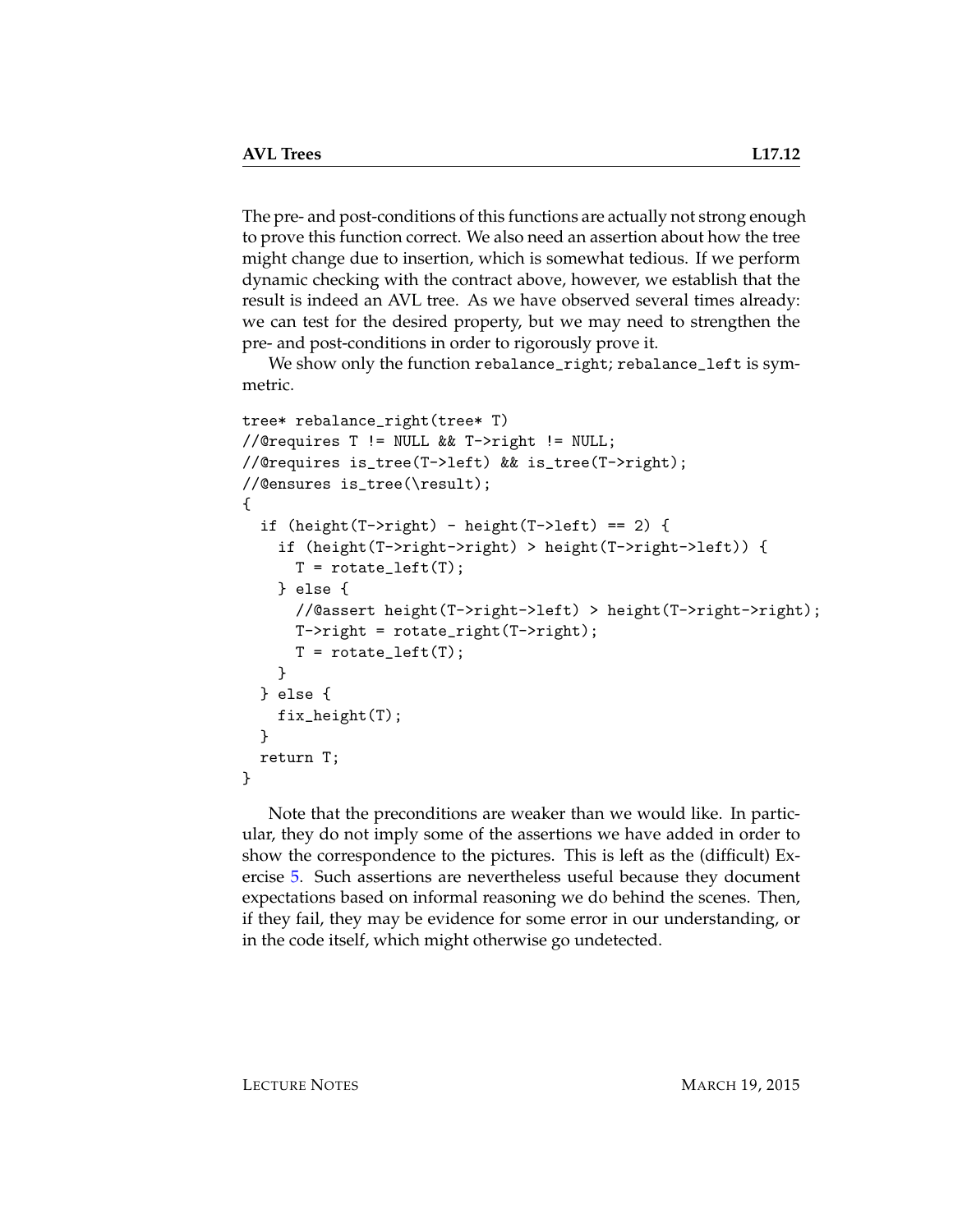#### **8 Experimental Evaluation**

We would like to assess the asymptotic complexity and then experimentally validate it. It is easy to see that both insert and search operations take type  $O(h)$ , where h is the height of the tree. But how is the height of the tree related to the number of elements stored, if we use the balance invariant of AVL trees? It turns out that h is  $O(log(n))$ . It is not difficult to prove this, but it is beyond the scope of this course.

To experimentally validate this prediction, we have to run the code with inputs of increasing size. A convenient way of doing this is to double the size of the input and compare running times. If we insert  $n$  elements into the tree and look them up, the running time should be bounded by  $c * n *$  $log(n)$  for some constant c. Assume we run it at some size n and observe  $r = c * n * log(n)$ . If we double the input size we have  $c * (2 * n) * log(2 * n) =$  $2 \times c \times n \times (1 + \log(n)) = 2 \times r + 2 \times c \times n$ , we mainly expect the running time to double with an additional summand that roughly doubles with as  $n$ doubles. In order to smooth out minor variations and get bigger numbers, we run each experiment 100 times. Here is the table with the results:

| $\boldsymbol{n}$ | AVL trees | increase     | <b>BSTs</b> |
|------------------|-----------|--------------|-------------|
| 2 <sup>9</sup>   | 0.129     |              | 1.018       |
| $2^{10}$         | 0.281     | $2r + 0.023$ | 2.258       |
| $2^{11}$         | 0.620     | $2r + 0.058$ | 3.094       |
| $2^{12}$         | 1.373     | $2r + 0.133$ | 7.745       |
| $2^{13}$         | 2.980     | $2r + 0.234$ | 20.443      |
| $2^{14}$         | 6.445     | $2r + 0.485$ | 27.689      |
| $2^{15}$         | 13.785    | $2r + 0.895$ | 48.242      |

We see in the third column, where  $2r$  stands for the doubling of the previous value, we are quite close to the predicted running time, with a approximately linearly increasing additional summand.

In the fourth column we have run the experiment with plain binary search trees which do not rebalance automatically. First of all, we see that they are much less efficient, and second we see that their behavior with increasing size is difficult to predict, sometimes jumping considerably and sometimes not much at all. In order to understand this behavior, we need to know more about the order and distribution of keys that were used in this experiment. They were strings, compared lexicographically. The keys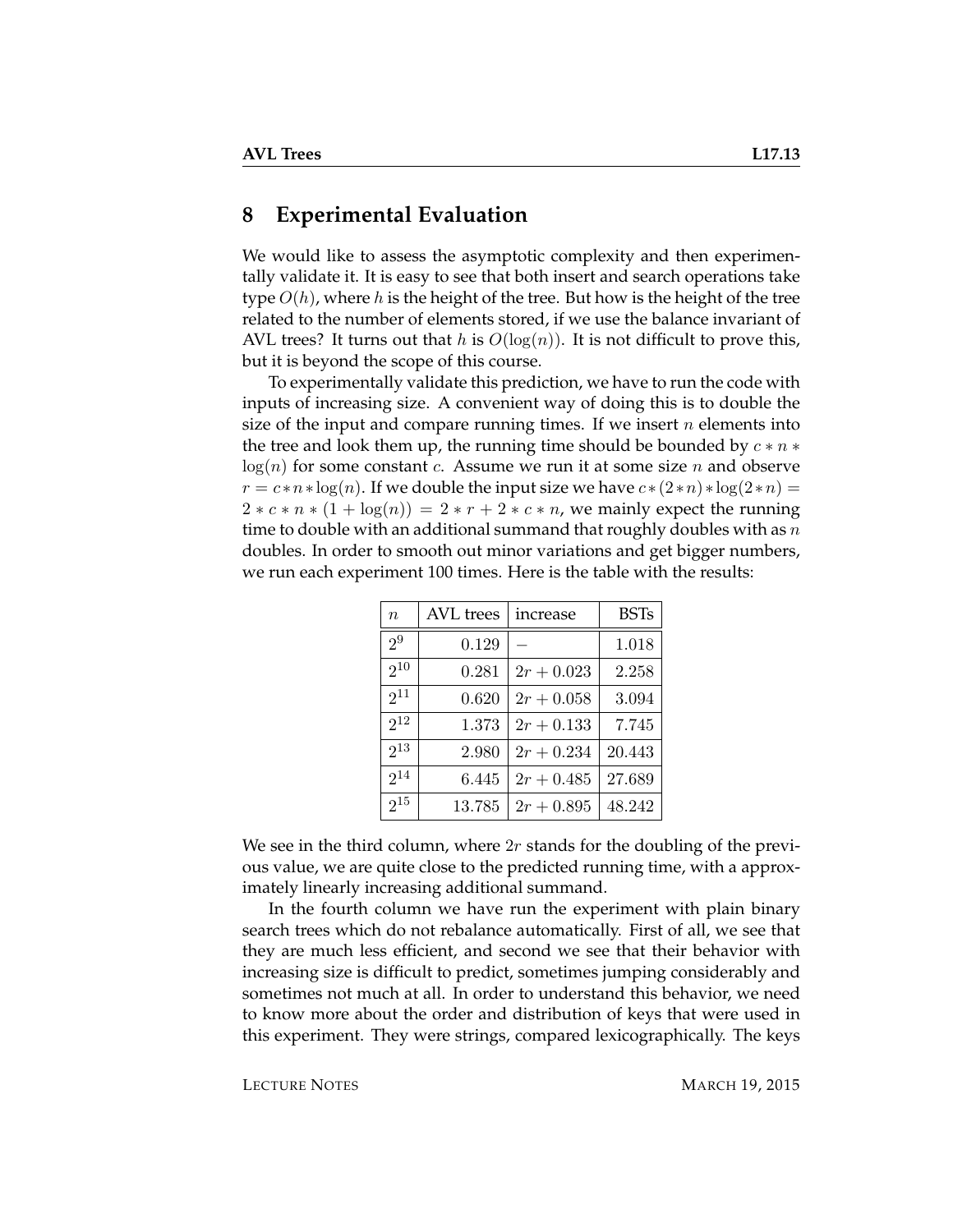were generated by counting integers upward and then converting them to strings. The distribution of these keys is haphazard, but not random. For example, if we start counting at 0

```
"0" < "1" < "2" < "3" < "4" < "5" < "6" < "7" < "8" < "9"
       < "10" < "12" < ...
```
the first ten strings are in ascending order but then numbers are inserted between "1" and "2". This kind of haphazard distribution is typical of many realistic applications, and we see that binary search trees without rebalancing perform quite poorly and unpredictably compared with AVL trees.

The complete code for this lecture can be found in directory [18-avl/](http://www.cs.cmu.edu/~rjsimmon/15122-f14/18-avl/) on the course website.